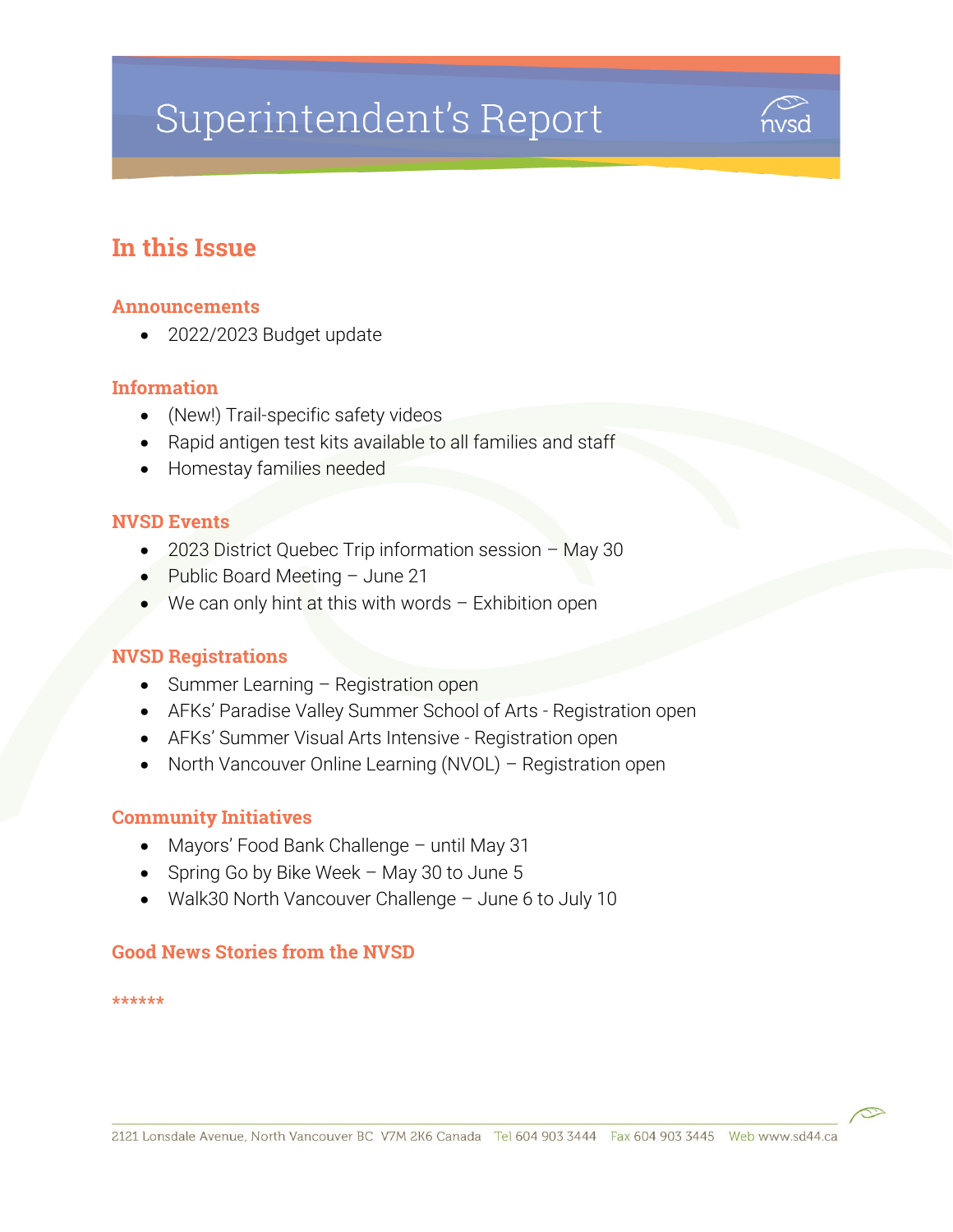

# Announcements

## 2022/2023 Budget Update

The 2022/2023 Annual Budget, which provides a planning framework to guide the school district's staffing and organizational plans for the upcoming school year and balances estimated expenses to forecasted revenues, was presented to and approved by the North Vancouver Board of Education at the May 24, 2022, Public Meeting.

The overarching theme to the planning and preparation for the 2022/2023 budget year has been "strategic, targeted investments." Strategic, targeted investments align with the school district's foundational directions (i.e. [five educational priorities](https://www.sd44.ca/priorities/Pages/default.aspx#/=) and [six strategic](https://www.sd44.ca/Board/StrategicPlan/Pages/default.aspx#/=)  [goals\)](https://www.sd44.ca/Board/StrategicPlan/Pages/default.aspx#/=). By allocating budgets strategically and prioritizing long-term financial sustainability, the school district will be able to move beyond the pandemic, maintain core services to students, and weather any unforeseen or material changes in planning assumptions.

The 2022/2023 budget (available for review in the **Board package**, pages 29-62):

- Prioritizes direct support to students.
- Requires no teacher layoffs and supports new investments in staffing positions.
- Continues to develop district programming.
- Relies on the accumulated operating surplus to balance the budget.

We would like to thank rights holders, school district partner groups, and community members who throughout the budget development process provided thoughtful feedback, which was used to help inform the development of the annual budget.

We would also like to commend the Board of Education for approving a budget that incorporates Board-approved strategic directions, maintains the short-term and long-term fiscal health of the organization, and ensures the school district continues to maintain teaching and learning environments where all learn, share, grow and thrive together.

# Information

## (New!) Trail-specific safety videos

With the summer hiking season approaching, now is a good time to start planning hikes and overnight trips in the breathtaking mountain playground we call home. Various outdoor safety organizations have partnered with BC Search and Rescue Association to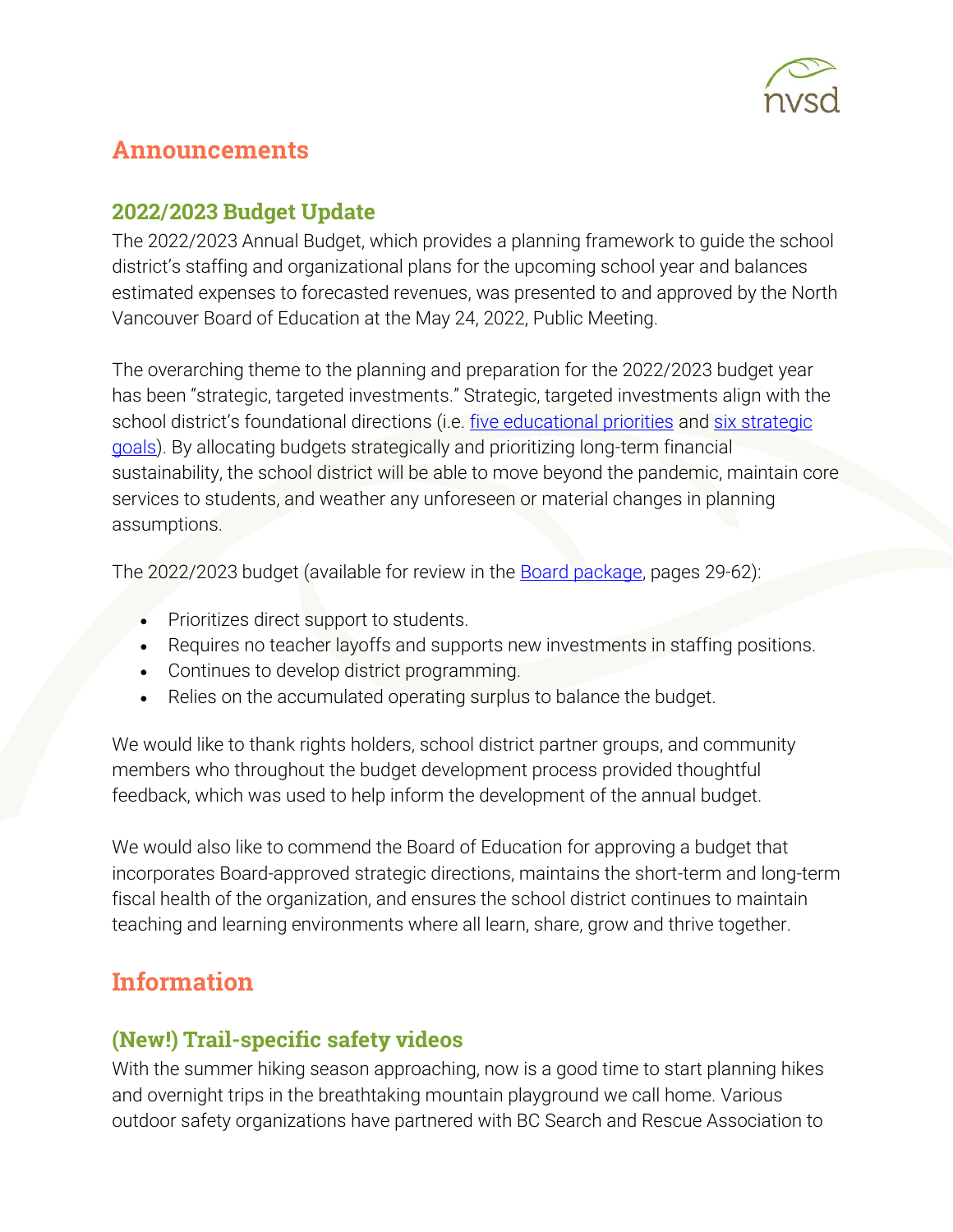

provide **[11 short trail-specific videos](https://bcsara.com/outdoor-education/safety-videos/)** for some of the most popular provincial trails, including Stawamus Chief, Howe Sound Crest and Black Tusk. This video series is designed to help you plan your trip, suggest what to take with you, and show some trail highlights--all to ensure you are prepared and know what to expect on your next backcountry adventure.

## Rapid antigen test kits available to all families and staff

Earlier this year, all NVSD families and staff had the opportunity to access rapid antigen test kits through their school/site. We have extra test kits, and we would like to offer them to all families and staff on a first come, first served basis. To receive additional test kits, please visit Reception, located on the 2nd floor of the Education Services Centre, 2121 Lonsdale Avenue, between the hours of 8:30 a.m. and 4 p.m.

## Homestay families needed

Each year, the North Vancouver School District welcomes students from around the world to live and study in our vibrant community. We strive to place secondary school international students with families who live close to school to support each student's integration into the school and wider community.

There are secondary school international students in need of a homestay placement for the school term beginning September 2022. If you are interested in hosting an international student, please reach out to our International Education program office at [international@sd44.ca.](mailto:international@sd44.ca) More information about the homestay program is available **HERE**.

# **NVSD Events**

## **2023 District Quebec Trip Information Session – May 30**

The school district plans to offer an optional extra-curricular educational experience for Grade 8 French Immersion students from across the school district to Quebec City, May 28 – June 3, 2023. Families interested in learning more about this trip are invited to attend an in-person information session on Monday, May 30 at 6 p.m. at the Education Services Centre (2121 Lonsdale Avenue). Click **HERE** for more information.

#### **Public Board Meeting – June 21**

The next Board of Education Public Board Meeting takes place on Tuesday, June 21, at 6:30 p.m. Visit our [Meetings & Minutes](https://www.sd44.ca/Board/Meetings/Pages/default.aspx#/=) page for information on COVID-19 procedures for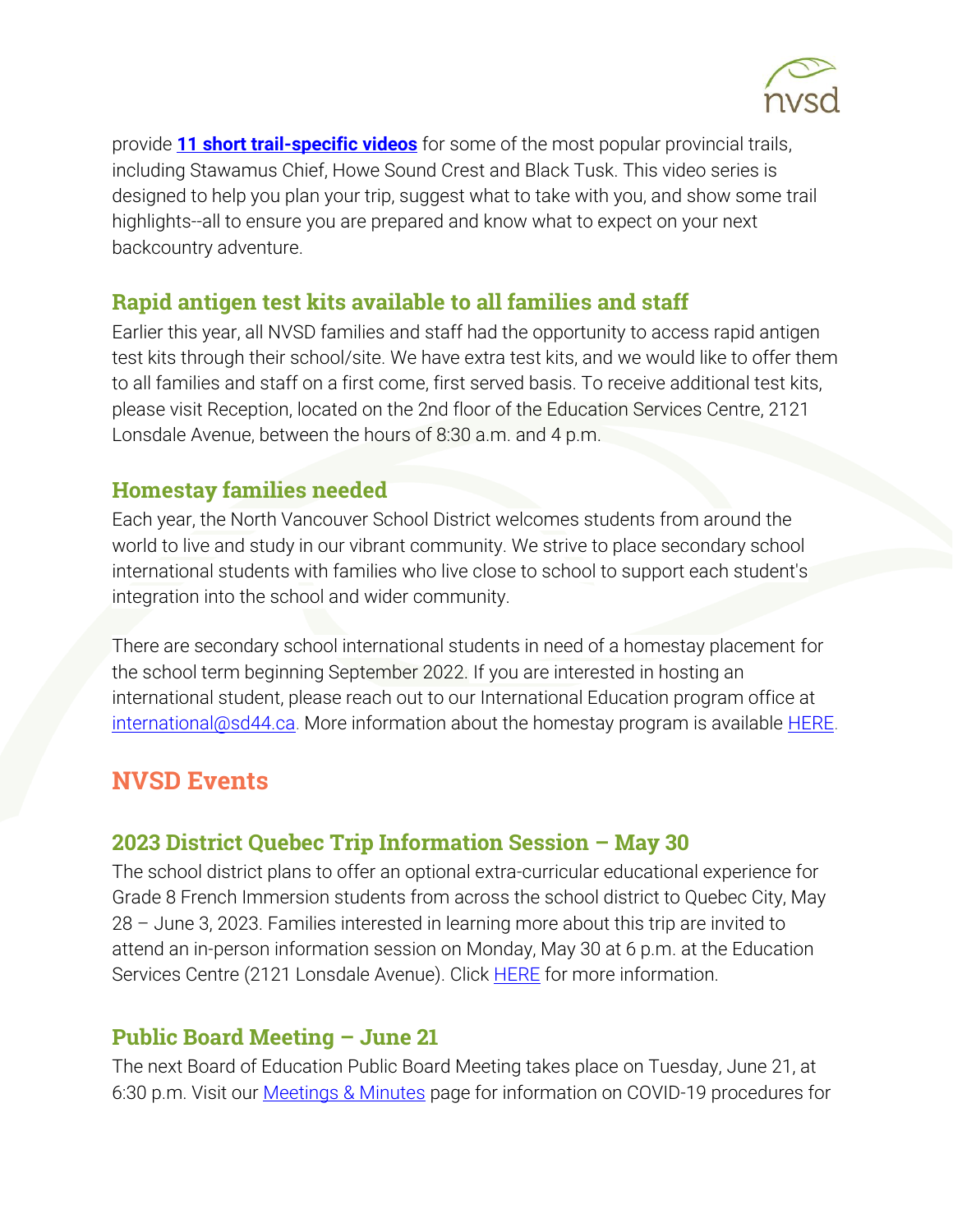

attending meetings in person, how you can provide input, and to review the complete agenda (available on the Thursday afternoon preceding the public meeting).

#### We can only hint at this with words – Exhibition open

Presented by the Gordon and Marion Smith Foundation for Young Artists, *We Can Only Hint at This with Words* consists of large scale, multi-surfaced mixed media paintings by Russna Kaur, shaped cut-out paintings by M.E. Sparks, and mixed media sculptures and stop-motion video by Andrea Taylor. All three artists navigate the complexities of working with historical reference, and in doing so, find ways to construct their own shapes and gestures. The exhibition will explore the different ways each artist quotes, pulls apart and reshapes the historical narratives that inform their work. For more information about this exhibition hosted at the Gordon Smith Gallery of Canadian Art, please visit the [exhibition](https://www.sd44.ca/school/artistsforkids/Visit/Exhibitions/Pages/default.aspx#/=) web page.

# NVSD Registrations

#### Summer Learning – Registration open

[North Vancouver Summer Learning](https://www.sd44.ca/school/summer/Pages/default.aspx#/=) provides a platform for students to explore and extend learning opportunities while fulfilling their educational requirements through a variety of opportunities in the month of July.

The Summer Learning 2022 suite of course offerings provides students the opportunity to enhance core skills and/or earn credits toward graduation:

- [Full Credit Academic Courses](https://www.sd44.ca/school/summer/ProgramsServices/FullCredit/Pages/default.aspx#/=) (including French 11 NEW this year)
- [7/8 Transition](https://www.sd44.ca/school/summer/ProgramsServices/Grade78TransitionCourses/Pages/default.aspx#/=) (including 7/8 Music NEW this year)
- [English Language Learning \(ELL\)](https://www.sd44.ca/school/summer/ProgramsServices/ELL/Pages/default.aspx#/=)
- **[Eslha7an](https://www.sd44.ca/school/summer/ProgramsServices/Pages/Eslha7an.aspx#/=) Secondary Review & Completion**
- [Numeracy 8/9 Foundations](https://www.sd44.ca/school/summer/ProgramsServices/Numeracy/Pages/default.aspx#/=)
- Literacy 8/9 [Foundations](https://www.sd44.ca/school/summer/ProgramsServices/Literacy/Pages/default.aspx#/=)

[Registration](https://www.sd44.ca/school/summer/Registration/Pages/default.aspx#/=) is open to students within and beyond the NVSD and closes June 23 at noon.

#### AFKs' Paradise Valley Summer School of Arts - Registration open

Young artists ages 8-14 will explore their surroundings with artist Annie Canto in the beautiful setting of Paradise Valley. This overnight camp combines outdoor studio adventures, in-depth instruction in collage, drawing and painting, as well as daily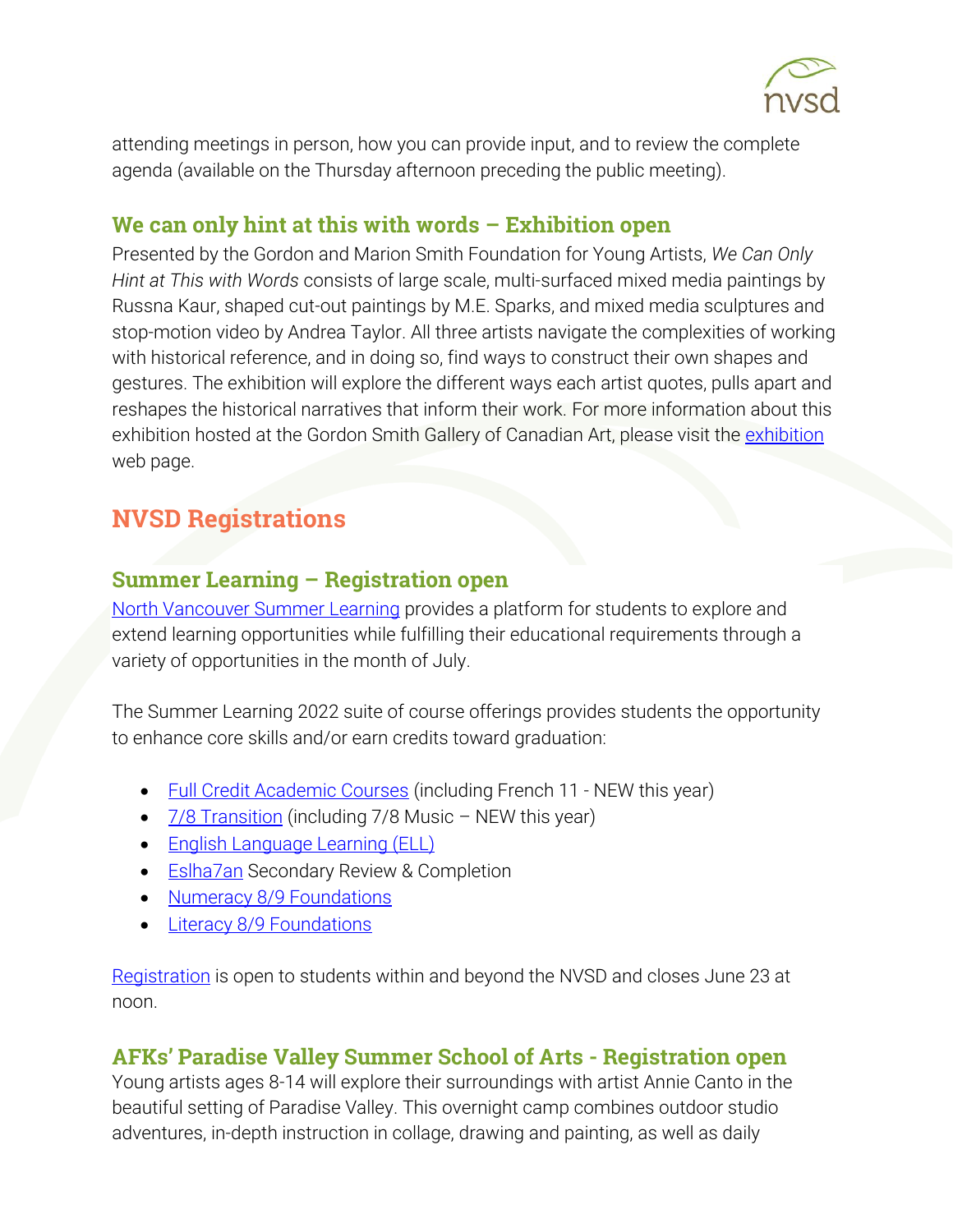

recreational activities such as canoeing, hiking, archery and campfire singalongs. Students are taught by B.C. certified art specialist teachers and mentored by an acclaimed Canadian artist. Visit [Artists for Kids](https://www.sd44.ca/school/artistsforkids/learn/paradisevalleysummervisualartscamps/Pages/default.aspx#/=) for more information and to register.

#### AFKs' Summer Visual Arts Intensive - Registration open

Students ages 14-18 will explore drawing, painting and printmaking with artist Janet Wang in the beautiful setting of the Gordon Smith Gallery, to develop a body of work throughout the week that can be added to their personal portfolio. Visit [Artists for Kids](https://www.sd44.ca/school/artistsforkids/learn/springandsummerdaycamps/Pages/default.aspx#/=) for more information and to register

## North Vancouver Online Learning (NVOL) – Registration open

NVOL provides students with engaging and interactive learning experiences. Students can choose to engage in their NVOL courses entirely remotely online or in a blended model of online and in-person interactions at our NVOL Centre. In addition, students can choose from a full suite of [courses](https://www.sd44.ca/school/onlinelearning/ProgramsServices/Courses/Pages/default.aspx#/=) from Grades 8 through 12 in both English and French.

The French Immersion online course offerings allow students the opportunity to meet the requirements of their Diplôme de fin d'études secondaires en Colombie-Britannique online through L' École Virtuelle de Vancouver nord. Click **HERE** for a complete list of our French Immersion course offerings.

Online registration for NVOL is open; click **HERE** for more information.

# Community Initiatives

#### Mayors' Food Bank Challenge – until May 31

Throughout the month of May, the mayors of Vancouver, City of North Vancouver, Burnaby, New Westminster, Port Coquitlam, Coquitlam, Port Moody, Chilliwack, and White Rock have come together for the Mayors' Food Bank Challenge. Mayors in each of these cities are rallying their communities to raise funds for food banks in their neighbourhoods. For more information or to make a donation, visit the [Mayors' Food](https://mayorschallenge.foodbank.bc.ca/)  [Bank Challenge.](https://mayorschallenge.foodbank.bc.ca/)

#### Spring Go by Bike Week – May 30 to June 5

Be a part of a week-long behaviour change campaign and help make Metro Vancouver a happier, healthier place to live, work and play. HUB Cycling's Spring Go by Bike Week will be packed with Celebration Stations where participants can ride by for free snacks, basic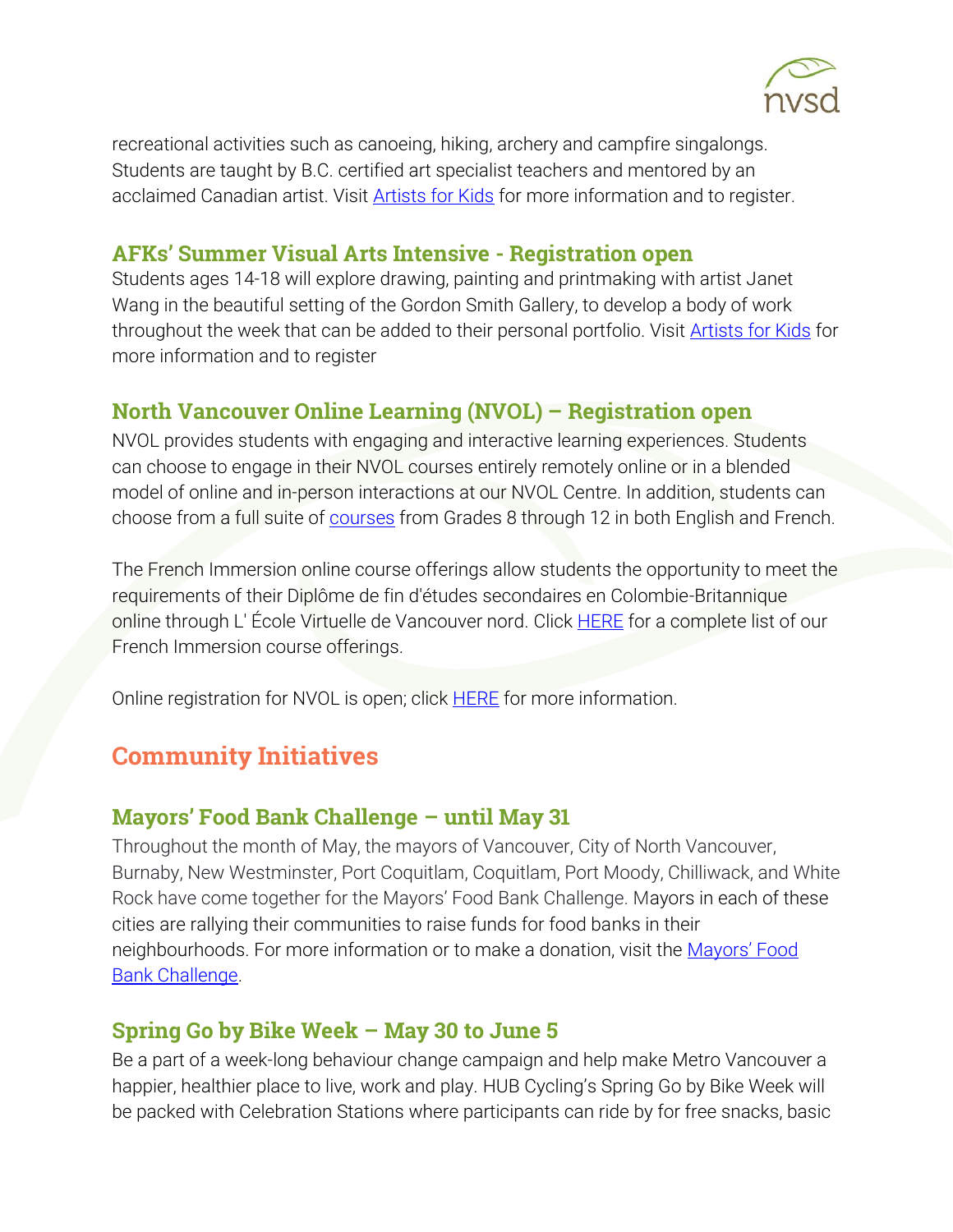

bike maintenance, cycling maps, prizes, and more. [Register](https://bikehub.ca/bike-events/go-by-bike-week) solo or as a team with your co-workers, roommates, family or friends.

#### Walk30 North Vancouver Challenge – June 6 to July 10

The first-ever Walk30 Challenge in North Vancouver, sponsored by the City of North Vancouver, TransLink and Better Environmentally Sound Transportation (BEST), encourages people to walk more to improve overall health and wellness, strengthen community connections, and rethink how we get around. Walk30 invites residents to walk at least 30 minutes a day through a 5-week challenge and input their minutes into an online platform. Walk on your own or join a team. Click **HERE** for more information and to sign up.

# Good News Stories from the NVSD

Visit our [Learn, Share & Grow](https://www.sd44.ca/District/LearnShareGrow/default.aspx#/) blog and [News & Announcements](https://www.sd44.ca/Pages/newsarchive.aspx?ListID=d00680b1-9ba1-4668-9328-d82dd27dacd4) to stay informed on the good work that is happening here. *Enjoy!*

- Kids Design the Ads [\(North Shore News special feature\)](https://www.sd44.ca/Pages/newsitem.aspx?ItemID=1115&ListID=d00680b1-9ba1-4668-9328-d82dd27dacd4&TemplateID=Announcement_Item#/=)
- Career fair in TV/film, journalism and broadcasting [\(NVSD blog post\)](https://www.sd44.ca/District/LearnShareGrow/default.aspx#/view/701)
- Winter survival skills with North Shore Rescue [\(NVSD blog post\)](https://www.sd44.ca/District/LearnShareGrow/default.aspx#/view/700)
- Windsor Green Team's Earth Month initiatives [\(NVSD blog post\)](https://www.sd44.ca/District/LearnShareGrow/default.aspx#/view/699)
- North Shore high school basketball all-stars tip off at Cap U [\(North Shore News](https://www.sd44.ca/Pages/newsitem.aspx?ItemID=1113&ListID=d00680b1-9ba1-4668-9328-d82dd27dacd4&TemplateID=Announcement_Item#/=)  [article\)](https://www.sd44.ca/Pages/newsitem.aspx?ItemID=1113&ListID=d00680b1-9ba1-4668-9328-d82dd27dacd4&TemplateID=Announcement_Item#/=)
- Ross Road students meet and interview Minister of Education and Child Care [\(NVSD blog post\)](https://www.sd44.ca/District/LearnShareGrow/default.aspx#/view/698)
- School district and City Fire launch "CPR C" pilot program [\(NVSD blog post\)](https://www.sd44.ca/District/LearnShareGrow/default.aspx#/view/696)

With appreciation,

Sylvis fues el

Sylvia Russell Acting Superintendent of Schools [Superintendent@sd44.ca](mailto:Superintendent@sd44.ca)

*Missed an issue? Updates from the Superintendent, including the bi-weekly Superintendent's Report, are available [HERE.](https://www.sd44.ca/parents/superintendentsupdates/Pages/default.aspx#/=)*